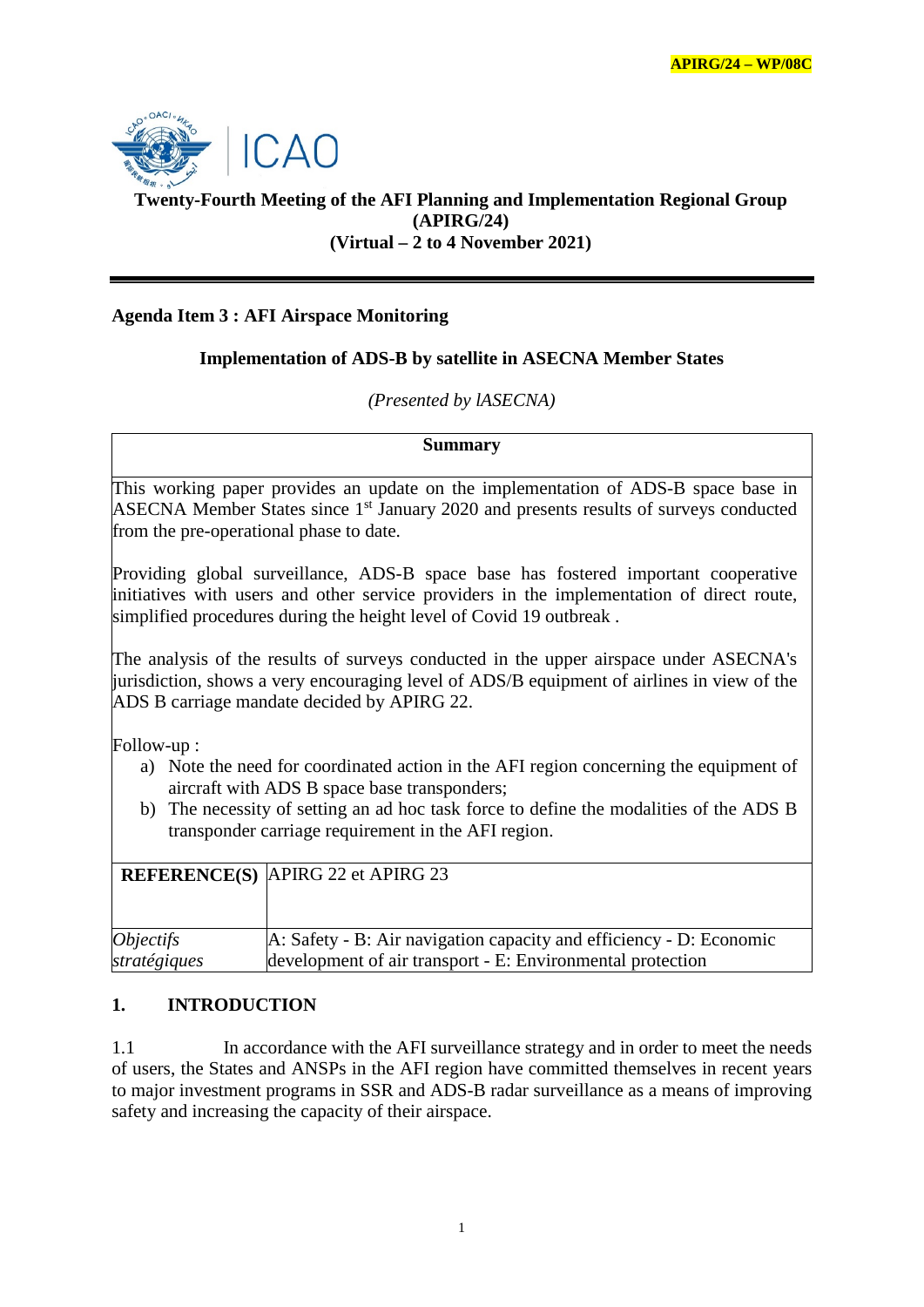1.2 As part of its strategic orientation plan and in accordance with the decision of its Member States for the year 2032, ASECNA has implemented satellite-based ADS-B surveillance. ASECNA has now the capability to view air traffic in both land and oceanic areas.

## **2. DISCUSSION**

## **2.1 Implementation of ADS-B in the AFI Region**

2.1.1 In accordance with the Global Air Navigation Plan (GANP) and the AFI surveillance strategy, ADS-B will be one of the key surveillance tools in the coming decade in the AFI region. This technology will bring operational benefits in terms of safety, increased capacity and cost effectiveness in the coming years. In addition, ADS/B space base developed by the industries enable ASECNA, which has implemented it, to solve the challenges of surveillance in remote and inhospitable areas.

2.1.2 Several ground ADS-B deployment programs have been completed or are underway in several states in the AFI region. Some states are in the process of planning for the implementation of satellite ADS-B by 2022.

2.1.3 The United States and Europe have adopted the requirement to carry and operate ADS-B transponders by January and June 2020 respectively.

2.1.4 ASECNA has deployed satellite ADS-B throughout its airspace since January 2020. The acquisition of this technology was carried out in 2018 and the experiments were conducted over two years. The AFISNET network is the main vector for transporting data from one site to another and fully meets the specifications and performance required for the use of this data.

## **2.2 Survey on the rate of aircraft equipped with ads-b compatible transponders**

2.2.1 During the pre-operational phase of the implementation of ADS-B by satellite, all ASECNA ACCs conducted with the collaboration of pilot a survey on the carriage of transponders on board aircraft, from January 15, 2020 to April 30, 2020. A second survey was conducted on flight plan data from May 1 to June 30, 2021, extracted from ATM systems. The objective of these surveys was to establish the ADS-B equipment carriage rates in the ASECNA FIRs

2.2.2 The results of the survey show an increase in the rate of ADS-B carriage in 2021 compared to 2020. This rate, which varies from one FIR to another, even reaches 99% in the Dakar Oceanic FIR. (see Annex 1).

2.2.3 The list of aircraft not equipped with ADS-B at the end of this campaign was transmitted to the Civil Aviation authorities of the Member States for follow-up in anticipation of the carriage requirements for the AFI region in 2023 decided by APIRG 22.

## **2.3 Benefits of the implementation of ADS B at ASECNA**

2.3.1 Following the operational implementation of ADS B in January 2020, the CONOPS initially established for its use for separation reduction was suspended due to the occurrence of the COVID 19 pandemic in February 2020.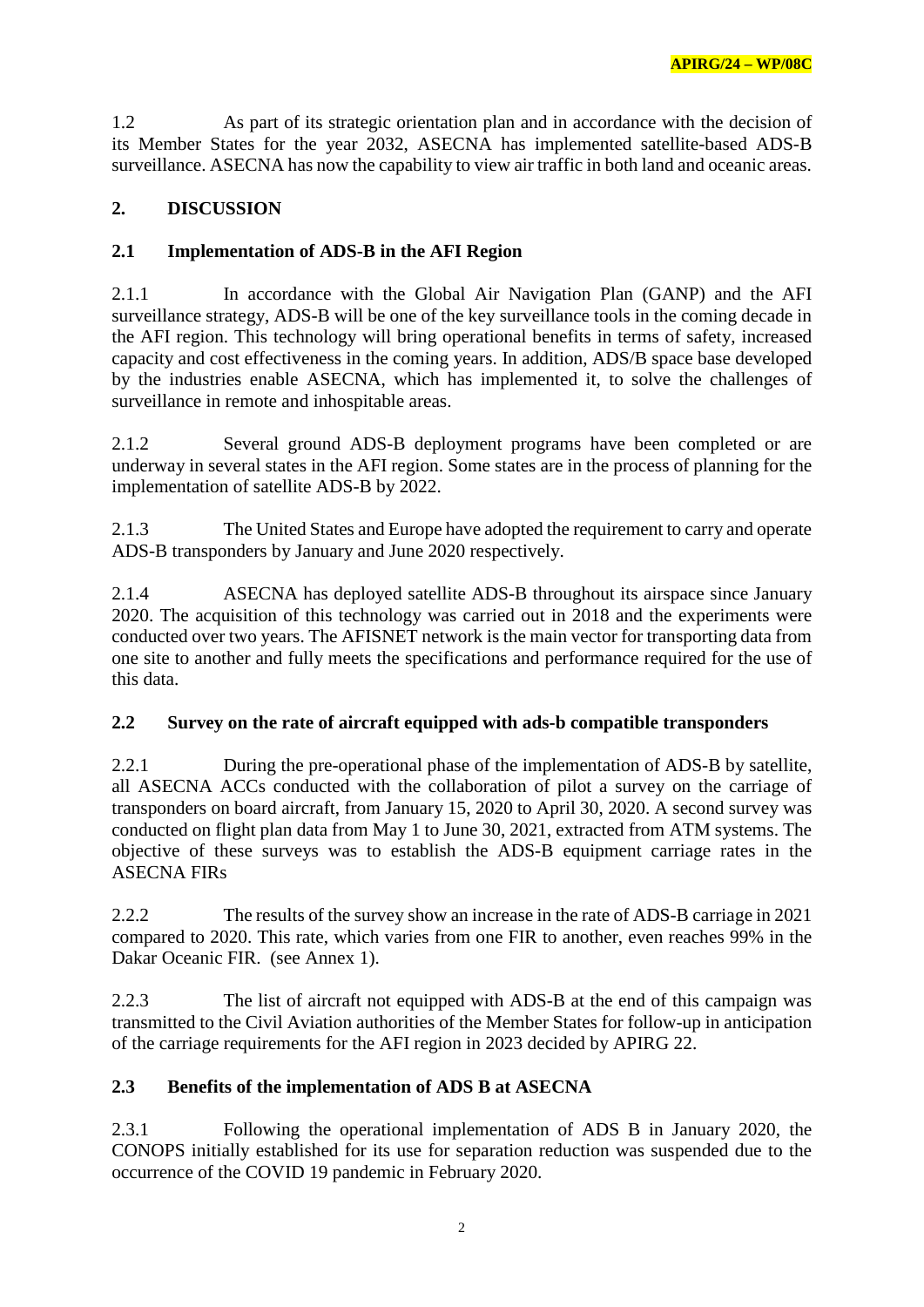2.3.2 However, the above-mentioned survey has shown that more than 85% of the aircraft operating in ASECNA airspace are equipped with ADS B compatible transponders.

2.3.3 On this basis and with the aim of helping air users to reduce their fuel consumption in these difficult times of pandemic and subsequently to reduce CO2 pollution of the atmosphere, ASECNA in consultation with users has offered the possibility to airlines to use direct routes for aircraft suitably equipped by ADS B

2.3.4 Two AICs have been produced, each lasting six months, throughout the ASECNA airspace. At the request of the airlines, a new AIC has just been launched for renewal of this activity. This action is a precursor to its evolution towards the implementation of FRA

2.3.5 A study was conducted in September 2021 in the Brazzaville FIR to assess the gains made by airlines when using direct routes.





This graph shows the time savings achieved by the companies on the direct routes between these points;

## **3. ACTION BY THE MEETING**

The meeting is invited to:

- a) Take note of the information contained in this note;
- b) Note the willingness of ASECNA Member States to support the 2023 ADS-B carriage mandate for upper airspace
- c) Conduct in 2022 a joint survey on the level of ADS-B carriage in the AFI region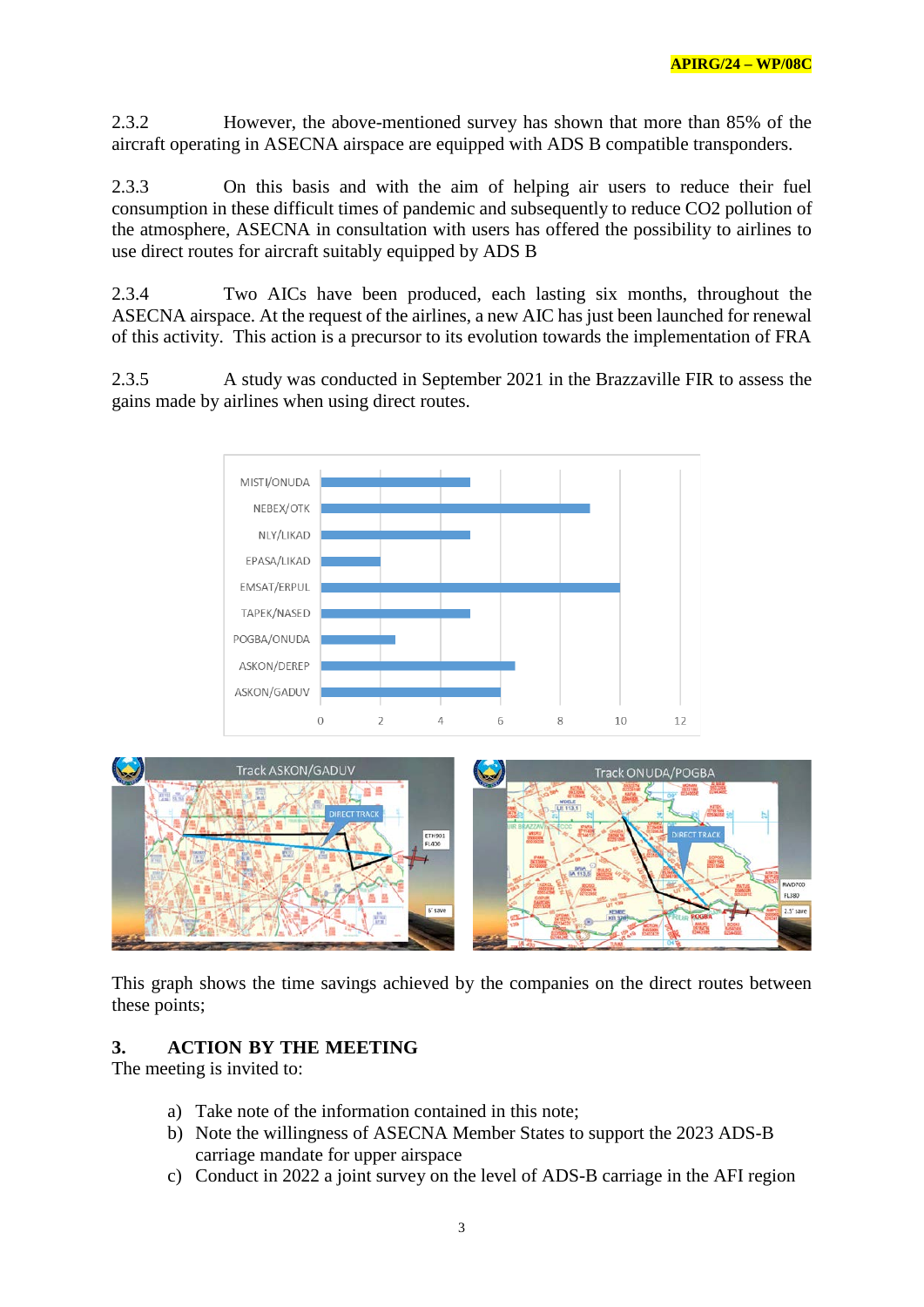#### **ANNEXES**

| <b>Centres</b>     | d'aéronefs Taux<br>Taux<br>équipés<br><b>ADS-B</b><br>en<br>espace supérieur 2020 | d'aéronefs<br>équipés<br><b>ADS-B</b><br>en<br>espace supérieur 2021 |  |
|--------------------|-----------------------------------------------------------------------------------|----------------------------------------------------------------------|--|
| Antananarivo       | 89%                                                                               | 91%                                                                  |  |
| <b>Brazzaville</b> | 85,50%                                                                            | 87%                                                                  |  |
| Dakar terrestre    | 93%                                                                               | 86%                                                                  |  |
| Dakar océanique    | 99,98%                                                                            | 99,90%                                                               |  |
| Ndjamena           | 88%                                                                               | 90%                                                                  |  |
| Niamey             | 95%                                                                               | 93%                                                                  |  |

# **Annexe 1 : Résultats des enquêtes sur l'emport de transpondeurs**



| <b>Centres</b>  | <b>Types de transpondeurs</b> |                |                 |  |
|-----------------|-------------------------------|----------------|-----------------|--|
|                 | DO-260/ED-102                 | <b>DO-260A</b> | DO-260B/ED-102A |  |
| Antananarivo    | 2%                            | 1%             | 97%             |  |
| Brazzaville     | 6%                            | 1%             | 93%             |  |
| Dakar terrestre | 6%                            | 1%             | 93%             |  |
| Dakar océanique | 4%                            | 1%             | 95%             |  |
| Ndjamena        | 5%                            | 1%             | 94%             |  |
| Niamey          | 4%                            | 2%             | 94%             |  |